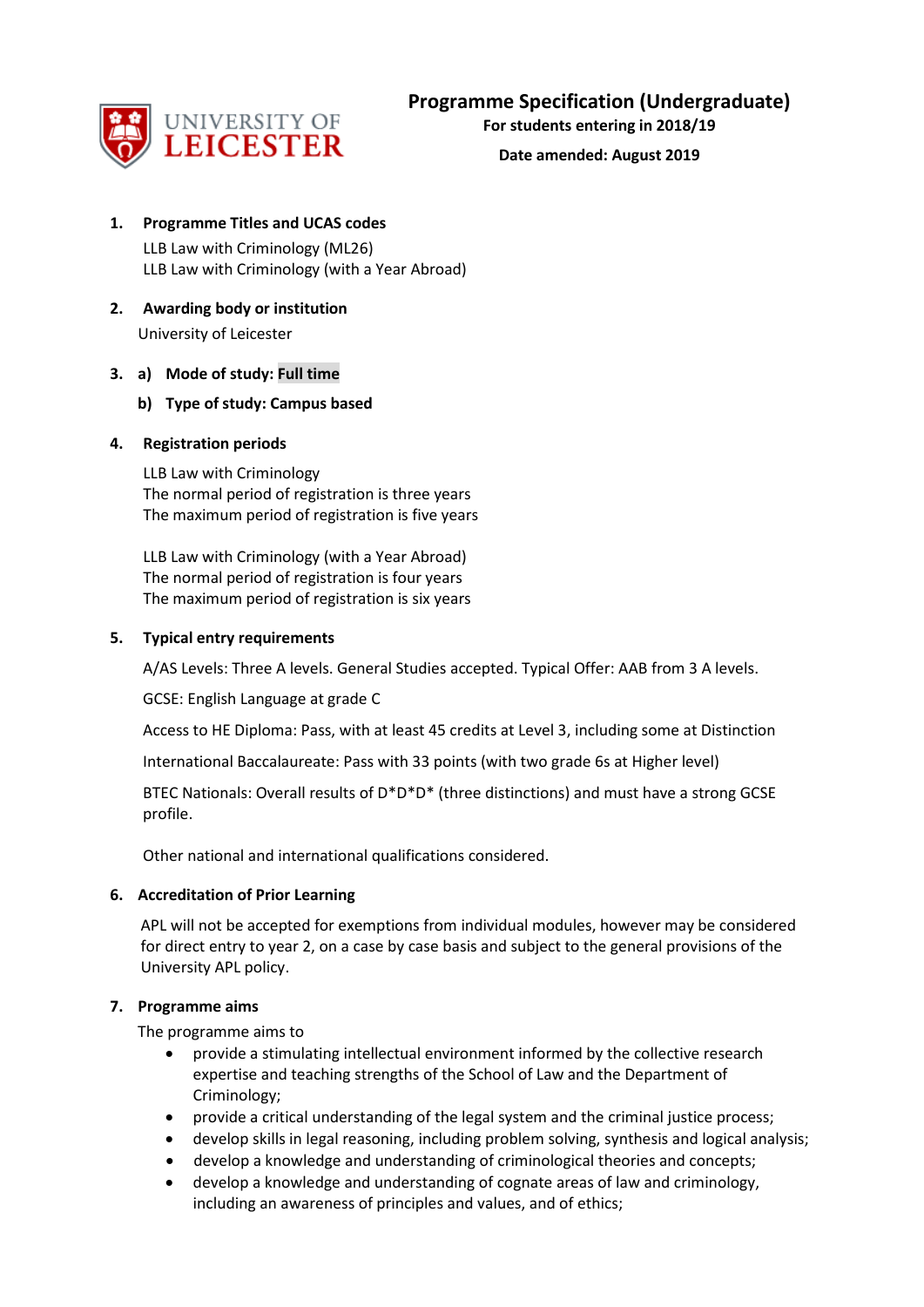- develop an appreciation of the social and policy issues underlying the law and the criminal justice process;
- develop an appreciation of the varying approaches to the study of law and criminology adopted by different types of scholars;
- develop a legally- and criminologically-informed understanding of theory and policy relating to crime, criminality and justice;
- develop transferable skills, particularly in oral and written communication, independent learning including engagement with students' own personal and professional development and integrity, and information handling, including the ability to work with a range of data;
- equip students with subject-specific and transferable skills in preparation for employment not only in the legal profession, but also in a variety of highly skilled and analytical roles in business, finance, education, public policy, public service, social services in the UK and internationally.

For those on the Year Abroad:

- provide an opportunity for Leicester students to spend their third year abroad, studying at a partner institution in Europe as part of the European Erasmus framework exchange programme or a partner institution on another continent as part of the Study Abroad exchange programme;
- develop study skills in another university following a guided programme of learning for the period spent abroad;
- provide an opportunity for exchange students from partner institutions in another country to study in the United Kingdom;
- provide and build on links between the University of Leicester and its partner institutions
- develop an awareness of legal education in another country's jurisdiction;
- develop a critical understanding of the national, international and European legal orders;
- develop an appreciation of the different approaches to the study of law adopted by different types of legal scholars both in the United Kingdom and abroad;
- French, Spanish, German and Italian exchanges: develop linguistic skills in a European language.

# **8. Reference points used to inform the programme specification**

- QAA UK Quality Code for Higher Education Subject Benchmark Statement for Law (2015) and Criminology (2014) [https://www.qaa.ac.uk](https://www.qaa.ac.uk/)
- QAA UK Quality Code for Higher Education Qualifications of UK Degree Awarding Bodies, October 2014
- University of Leicester Learning and Assessment Strategies [https://www2.le.ac.uk/offices/sas2/quality/learnteach`](https://www2.le.ac.uk/offices/sas2/quality/learnteach)
- University of Leicester Employability Strategy
- Annual Internal Module Review and Annual Development Review
- Annual External Examiners' Reports
- Destination of Leavers from Higher Education
- Graduate Survey
- National Student Survey
- Co-operation and consultation with partner law schools
- **9. Programme Outcomes**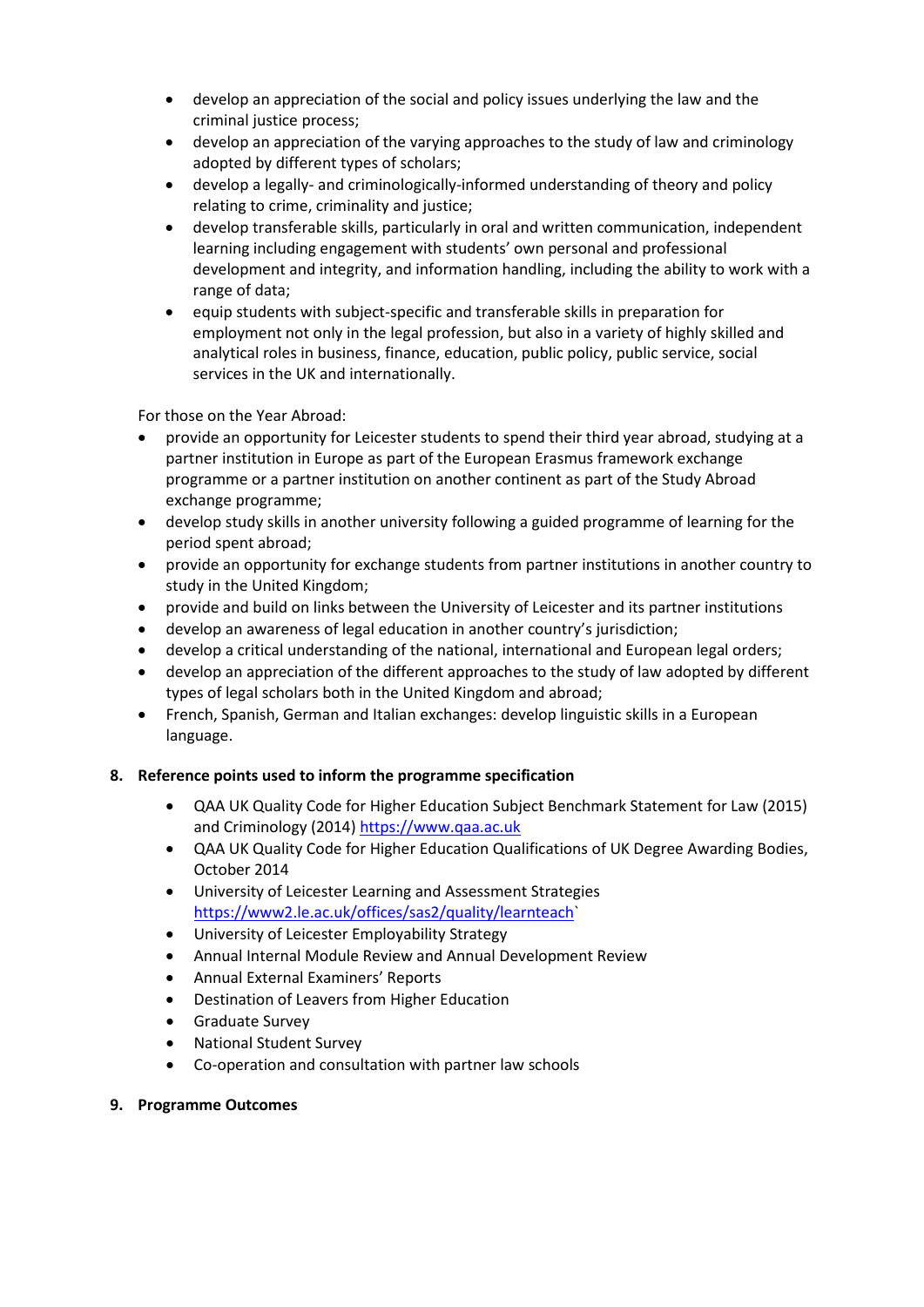| <b>Intended Learning</b>                                                                                                                                                                                                                                                   | <b>Teaching and Learning</b>                                                                                                                                               | <b>How Demonstrated?</b>                                                                                                           |  |  |  |
|----------------------------------------------------------------------------------------------------------------------------------------------------------------------------------------------------------------------------------------------------------------------------|----------------------------------------------------------------------------------------------------------------------------------------------------------------------------|------------------------------------------------------------------------------------------------------------------------------------|--|--|--|
| <b>Outcomes</b>                                                                                                                                                                                                                                                            | <b>Methods</b>                                                                                                                                                             |                                                                                                                                    |  |  |  |
|                                                                                                                                                                                                                                                                            | (a) Discipline specific knowledge and competencies                                                                                                                         |                                                                                                                                    |  |  |  |
|                                                                                                                                                                                                                                                                            | (i) Mastery of an appropriate body of knowledge                                                                                                                            |                                                                                                                                    |  |  |  |
| Demonstrate knowledge of<br>various cognate bodies of Law<br>and the principal features of the<br>national and European legal<br>institutions.                                                                                                                             | Lectures, tutorials, seminars,<br>directed study and independent<br>research across the whole range of<br>modules.                                                         | Essays, examinations, seminar<br>presentations and contributions to<br>tutorial discussions.                                       |  |  |  |
| Demonstrate awareness of a<br>broad range of criminological<br>issues relating to practice,<br>policy or governance.                                                                                                                                                       |                                                                                                                                                                            |                                                                                                                                    |  |  |  |
| Demonstrate knowledge of<br>criminological theory, methods<br>and substantive analysis.                                                                                                                                                                                    |                                                                                                                                                                            |                                                                                                                                    |  |  |  |
| [Year Abroad]<br>French, Spanish, German and<br>Italian exchanges: acquire<br>knowledge of another European<br>language.                                                                                                                                                   | French, Spanish, German and Italian<br>exchanges: language classes<br>provided during 2 <sup>nd</sup> year; 3 <sup>rd</sup> year<br>abroad taught in European<br>language. | French, Spanish, German and Italian<br>exchanges: Essays, examinations,<br>seminar presentations and<br>contributions to tutorials |  |  |  |
|                                                                                                                                                                                                                                                                            | (ii) Understanding and application of key concepts and techniques                                                                                                          |                                                                                                                                    |  |  |  |
| Demonstrate awareness of and<br>be able to show understanding<br>through explaining a substantial<br>range of major concepts,<br>principles and rules of law and<br>the legal institutions values of<br>law and justice and of ethics, as<br>well as theories and context. | Lectures, tutorials, seminars,<br>directed reading and independent<br>research across the whole range of<br>modules.                                                       | Essays, examinations, seminar<br>presentations and contributions to<br>tutorial discussions.                                       |  |  |  |
| Recognise and apply key<br>concepts used in criminological<br>analysis and the nature of the<br>crime problem.                                                                                                                                                             |                                                                                                                                                                            |                                                                                                                                    |  |  |  |
| [Year Abroad]<br><b>Study Abroad &amp; Erasmus</b><br>exchanges: Syllabus at partner<br>institutions offer an expanded<br>range of theory/topics                                                                                                                           | French, Spanish, German and Italian<br>exchanges: language classes.                                                                                                        | French, Spanish, German and Italian<br>exchanges: tests and examinations.                                                          |  |  |  |
| French, Spanish, German and<br>Italian exchanges: To<br>demonstrate understanding of<br>the principles of phonology,<br>syntax and discourse required<br>to analyse in the relevant<br>European language.                                                                  |                                                                                                                                                                            |                                                                                                                                    |  |  |  |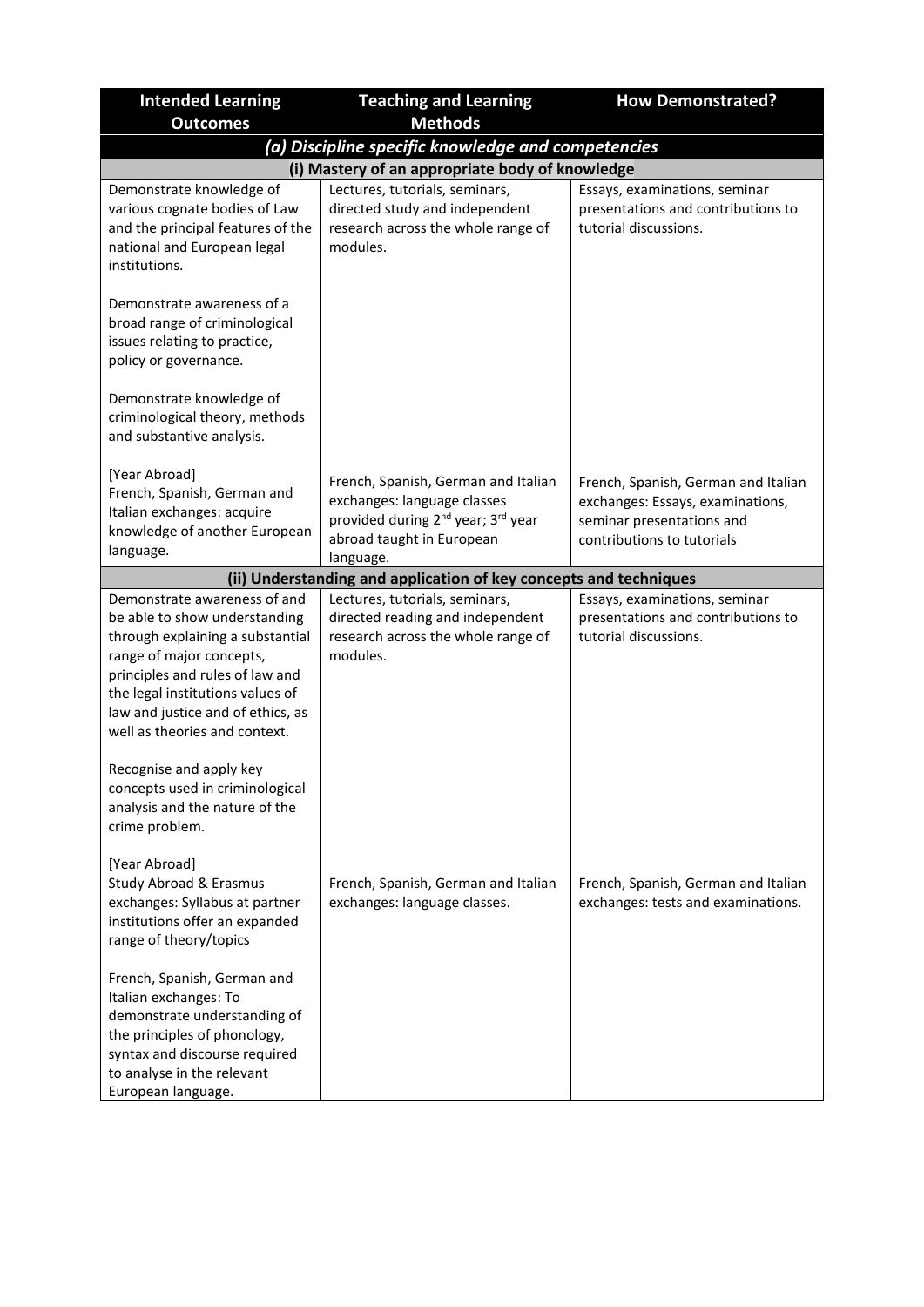| <b>Intended Learning</b>                                                                                                                                                                                                                                                                                                                                                                                                     | <b>Teaching and Learning</b>                                                                                         | <b>How Demonstrated?</b>                                                                                                                                       |  |
|------------------------------------------------------------------------------------------------------------------------------------------------------------------------------------------------------------------------------------------------------------------------------------------------------------------------------------------------------------------------------------------------------------------------------|----------------------------------------------------------------------------------------------------------------------|----------------------------------------------------------------------------------------------------------------------------------------------------------------|--|
| <b>Outcomes</b>                                                                                                                                                                                                                                                                                                                                                                                                              | <b>Methods</b>                                                                                                       |                                                                                                                                                                |  |
| (iii) Critical analysis of key issues                                                                                                                                                                                                                                                                                                                                                                                        |                                                                                                                      |                                                                                                                                                                |  |
| Demonstrate intellectual<br>independence including the<br>ability to analyse, synthesise,<br>critically assess and evaluate<br>doctrinal and policy issues in<br>the substantive and theoretical<br>legal subjects studied. The<br>ability to ask and answer cogent<br>questions and identify gaps in<br>own knowledge (BS2.4i). This<br>includes the ability to recognise<br>ambiguity and deal with<br>uncertainty in law. | Lectures, tutorials, seminars,<br>directed reading and independent<br>research across the whole range of<br>modules. | Essays, examinations, seminar<br>presentations and contributions to<br>tutorial discussions, all of which<br>involve problem solving and<br>discussion topics. |  |
| Demonstrate the ability to<br>analyse key theoretical issues in<br>criminology and the study of<br>crime.                                                                                                                                                                                                                                                                                                                    |                                                                                                                      |                                                                                                                                                                |  |
| [Year Abroad]<br>European Exchanges:<br>Demonstrate the ability to<br>analyse through appropriate<br>methodologies aspects of<br>European culture, linguistic<br>contexts, political and social<br>structures.                                                                                                                                                                                                               |                                                                                                                      |                                                                                                                                                                |  |
| International Exchanges:<br>Demonstrate the ability to<br>analyse through appropriate<br>methodologies aspects of the<br>host country's culture, political<br>and social structures.                                                                                                                                                                                                                                         |                                                                                                                      |                                                                                                                                                                |  |
| All exchanges: communicate                                                                                                                                                                                                                                                                                                                                                                                                   |                                                                                                                      |                                                                                                                                                                |  |
| effectively in a new academic<br>environment.                                                                                                                                                                                                                                                                                                                                                                                |                                                                                                                      |                                                                                                                                                                |  |
|                                                                                                                                                                                                                                                                                                                                                                                                                              | (iv) Clear and concise presentation of material                                                                      |                                                                                                                                                                |  |
| Demonstrate the ability to<br>communicate orally and in<br>writing, knowledge, legal<br>reasoning and the awareness of<br>policy issues.<br>Demonstrate the ability to                                                                                                                                                                                                                                                       | Feedback on coursework, study skills<br>sessions and oral and written<br>contributions to seminars.                  | Essays, examinations, seminar<br>presentations and contributions to<br>tutorial discussions, all of which<br>involve problem solving and<br>discussion topics. |  |
| present coherent arguments<br>based on research and personal<br>synthesis of material.                                                                                                                                                                                                                                                                                                                                       |                                                                                                                      |                                                                                                                                                                |  |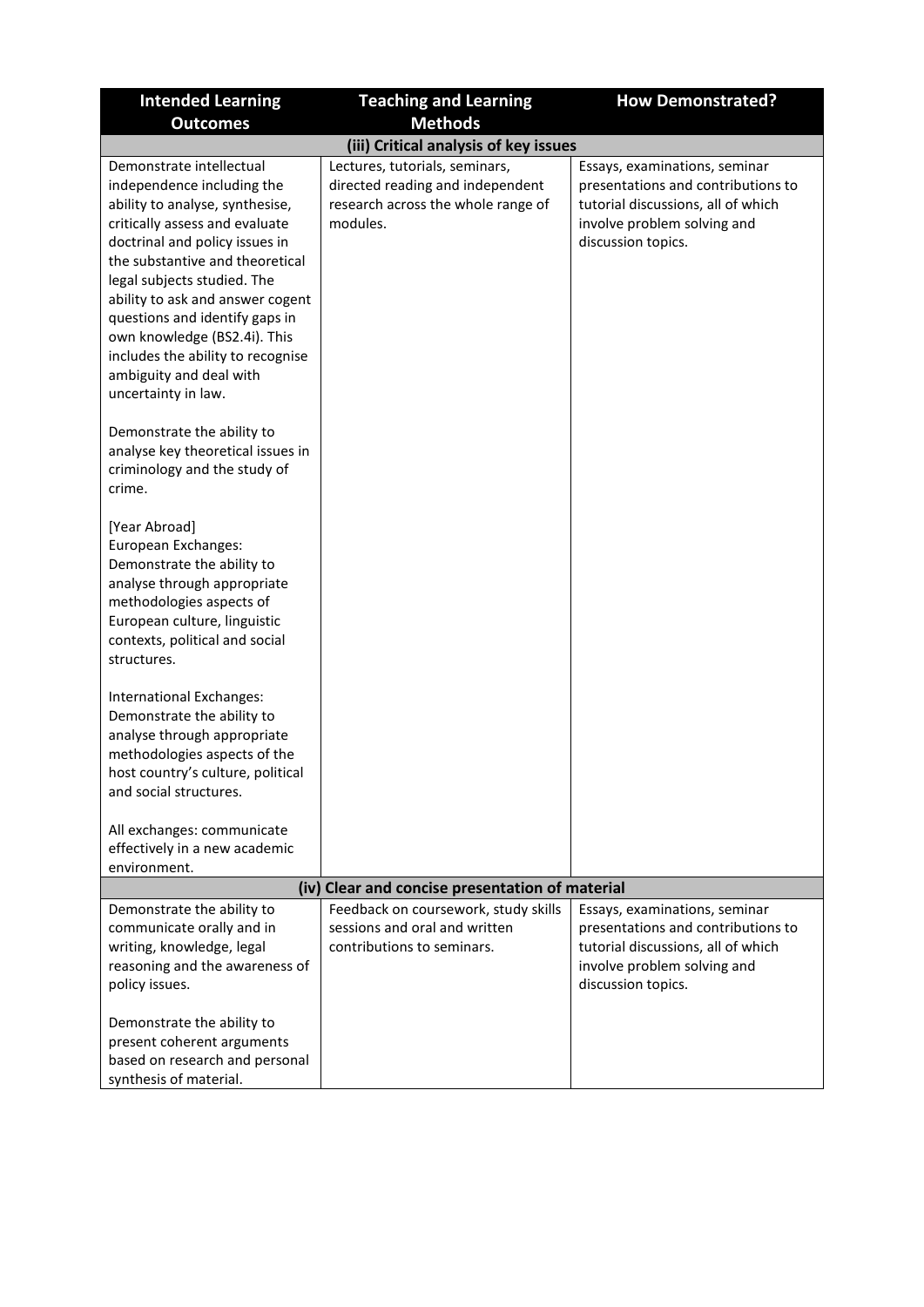| <b>Intended Learning</b>                                                                                                                                                                                                                                                                                                                                                | <b>Teaching and Learning</b>                                                                                         | <b>How Demonstrated?</b>                                                                                                                                       |  |  |
|-------------------------------------------------------------------------------------------------------------------------------------------------------------------------------------------------------------------------------------------------------------------------------------------------------------------------------------------------------------------------|----------------------------------------------------------------------------------------------------------------------|----------------------------------------------------------------------------------------------------------------------------------------------------------------|--|--|
| <b>Outcomes</b>                                                                                                                                                                                                                                                                                                                                                         | <b>Methods</b>                                                                                                       |                                                                                                                                                                |  |  |
| (v) Critical appraisal of evidence with appropriate insight                                                                                                                                                                                                                                                                                                             |                                                                                                                      |                                                                                                                                                                |  |  |
| Demonstrate the ability to use<br>primary and secondary legal,<br>and other, sources to present<br>reasoned and critical analyses<br>and arguments, including the<br>ability to recognise ambiguity<br>and deal with uncertainty in<br>law.                                                                                                                             | Lectures, tutorials, seminars,<br>directed reading and independent<br>research across the whole range of<br>modules. | Essays, examinations, seminar<br>presentations and contributions to<br>tutorial discussions, all of which<br>involve problem solving and<br>discussion topics. |  |  |
| Demonstrate the ability to<br>assess the appropriateness of<br>the evidence and the methods<br>used in criminological studies,<br>their value and their limitations,<br>and the ability to read, analyse<br>and reflect critically on<br>contextually upon<br>criminological texts.                                                                                     |                                                                                                                      |                                                                                                                                                                |  |  |
| [Year Abroad]<br>Demonstrate inter-cultural<br>awareness and understanding.                                                                                                                                                                                                                                                                                             |                                                                                                                      |                                                                                                                                                                |  |  |
|                                                                                                                                                                                                                                                                                                                                                                         | (vi) Other discipline specific competencies                                                                          |                                                                                                                                                                |  |  |
| Demonstrate the ability to<br>conduct independent legal<br>research using library resources<br>and legal databases. This<br>includes the accurate<br>identification of issues which<br>require researching, retrieval<br>and evaluation of accurate,<br>current and relevant<br>information from a range of<br>appropriate sources, including<br>primary legal sources. | Written work; and preparation for<br>seminars and tutorials, directed<br>reading.                                    | Assessed coursework, seminar<br>presentations and contribution to<br>tutorial discussions.                                                                     |  |  |
| [Year Abroad]<br>Develop inter-cultural<br>awareness and understanding.                                                                                                                                                                                                                                                                                                 | Studying and living abroad.                                                                                          | Studying and living abroad                                                                                                                                     |  |  |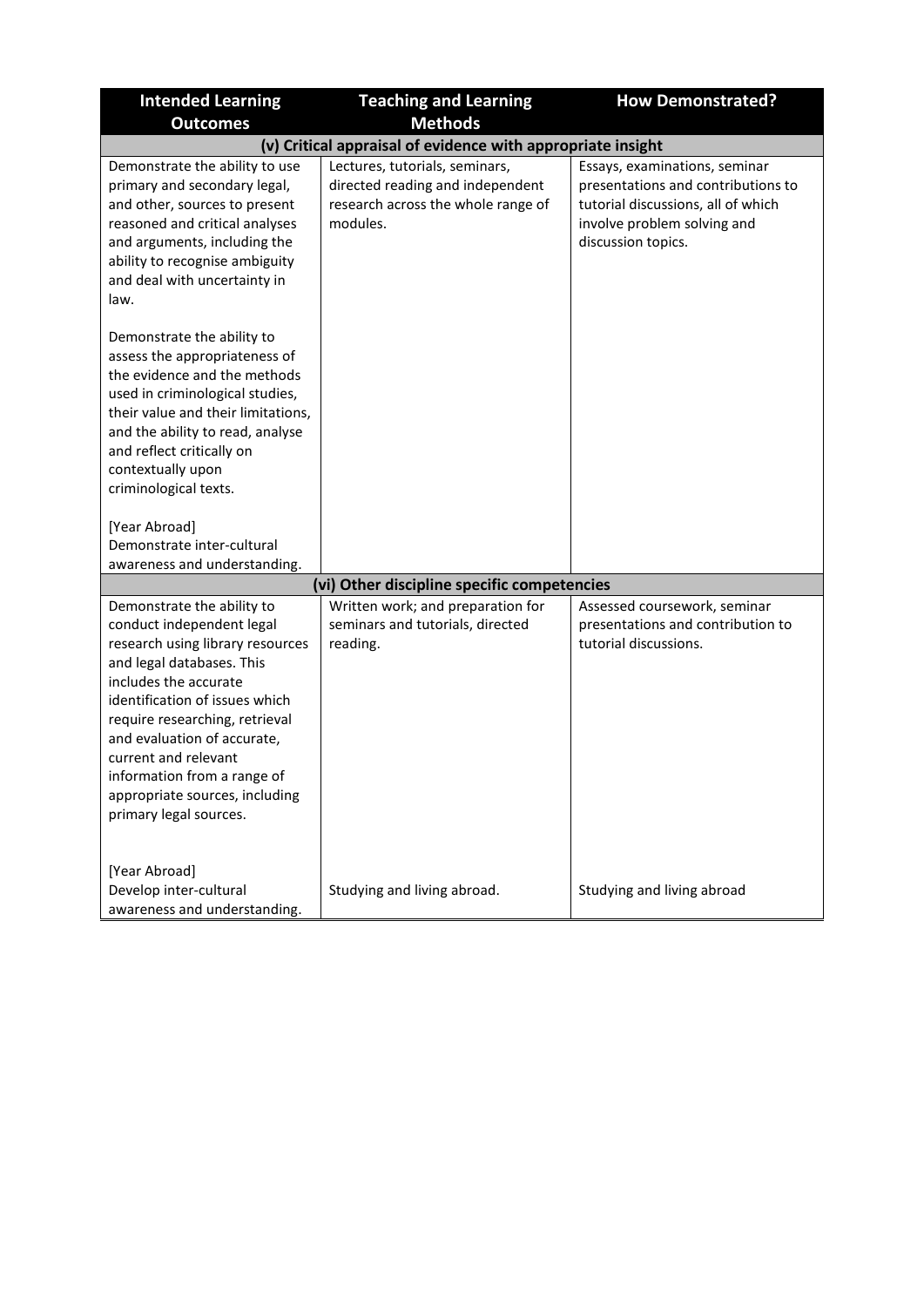| <b>Intended Learning</b>                                                                                                                                                                                                                                                 | <b>Teaching and Learning</b>                                                                                                                                                                                                                                 | <b>How Demonstrated?</b>                                                                                    |
|--------------------------------------------------------------------------------------------------------------------------------------------------------------------------------------------------------------------------------------------------------------------------|--------------------------------------------------------------------------------------------------------------------------------------------------------------------------------------------------------------------------------------------------------------|-------------------------------------------------------------------------------------------------------------|
| <b>Outcomes</b>                                                                                                                                                                                                                                                          | <b>Methods</b>                                                                                                                                                                                                                                               |                                                                                                             |
|                                                                                                                                                                                                                                                                          | (b) Transferable skills                                                                                                                                                                                                                                      |                                                                                                             |
|                                                                                                                                                                                                                                                                          | (i) Oral communication                                                                                                                                                                                                                                       |                                                                                                             |
| Display the ability to present<br>reasoned arguments with<br>clarity and coherence, and<br>where requested respond to<br>questions and instructions in<br>relation to legal matters.                                                                                     | Seminars, tutorials, group work,<br>individual consultations with staff<br>and feedback on presentations.                                                                                                                                                    | Oral communication skills are<br>demonstrated and provided with<br>feedback in tutorials/seminars.          |
| Demonstrate clarity, fluency<br>and coherence in oral<br>expression of legal and<br>criminological problems, and to<br>participate effectively in group<br>discussions. Presenting<br>criminological ideas or<br>proposals to technical and non-<br>technical audiences. |                                                                                                                                                                                                                                                              |                                                                                                             |
| [Year Abroad]<br>French, Spanish, German and<br>Italian exchanges: to display the<br>ability to communicate in a<br>European language in a fluent,<br>accurate and appropriate<br>manner.                                                                                | <b>Residence Abroad</b><br>French, Spanish, German and Italian<br>exchanges: language classes. Other<br>native language options are also<br>available for the Scandinavian<br>exchanges.                                                                     | French, Spanish, German and Italian<br>exchanges: exercises, oral<br>presentations.                         |
| All exchanges: Communicate<br>effectively in a new academic<br>environment.                                                                                                                                                                                              |                                                                                                                                                                                                                                                              |                                                                                                             |
|                                                                                                                                                                                                                                                                          | (ii) Written communication                                                                                                                                                                                                                                   |                                                                                                             |
| Demonstrate the ability to write<br>in a suitable academic style;<br>and where required respond to<br>questions and instructions; to<br>be critical and analytical; and to<br>present data clearly in written<br>forms of communication.                                 | Provision of writing guides,<br>supervisions, formative coursework,<br>preparation for seminars/tutorials,<br>problem-solving exercises,<br>independent research, individual<br>consultations with staff and<br>feedback on coursework and<br>assessed work. | Assessed coursework, essay-based<br>examinations, dissertation, group<br>projects, and critical commentary. |
| [Year Abroad]<br>French, Spanish, German and<br>Italian exchanges: to produce<br>texts of various types in a<br>European language<br>demonstrating accuracy and<br>appropriate discourse<br>conventions.                                                                 | French, Spanish, German and Italian<br>exchanges: language classes,<br>formative coursework in partner<br>institutions.                                                                                                                                      | French, Spanish, German and Italian<br>exchanges: assessed language tasks.                                  |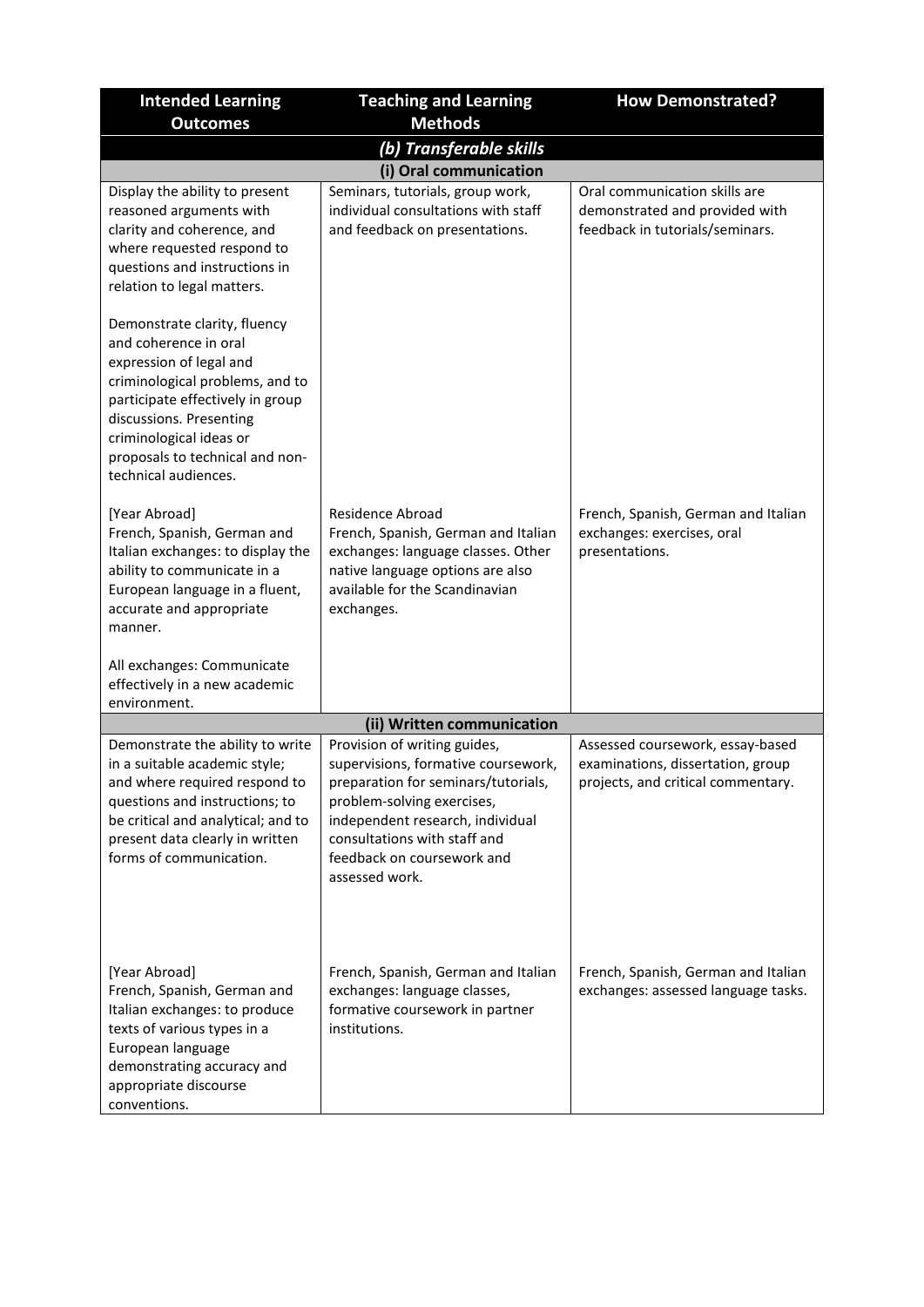| <b>Intended Learning</b>                                                                                                                                                                                                          | <b>Teaching and Learning</b>                                                                                                                                                                                        | <b>How Demonstrated?</b>                                                                                                                                                                               |
|-----------------------------------------------------------------------------------------------------------------------------------------------------------------------------------------------------------------------------------|---------------------------------------------------------------------------------------------------------------------------------------------------------------------------------------------------------------------|--------------------------------------------------------------------------------------------------------------------------------------------------------------------------------------------------------|
| <b>Outcomes</b>                                                                                                                                                                                                                   | <b>Methods</b>                                                                                                                                                                                                      |                                                                                                                                                                                                        |
|                                                                                                                                                                                                                                   | (iii) Information technology                                                                                                                                                                                        |                                                                                                                                                                                                        |
| Demonstrate the ability to use<br>the internet, specific electronic<br>information retrieval systems,<br>use of new learning<br>technologies.                                                                                     | Support is provided by the Law<br>School Staff and open access<br>computer facilities are available to<br>all students. Computer practical<br>classes, use of discussion boards and<br>wikis on Blackboard, and     | Students are expected to word<br>process their written work.<br>Essays, online discussion forums,<br>technology-based exercises,<br>problem-based exercises and other<br>forms of assessed coursework. |
| To be able to produce a word-<br>processed essay or other text in<br>accordance with a standard<br>template.                                                                                                                      | independent study.                                                                                                                                                                                                  | [Year Abroad]<br>With regard to the 3rd year of the                                                                                                                                                    |
| Use IT effectively to support<br>their studies including use of IT<br>for bibliographic and archive<br>searches, data analysis and<br>written/visual presentation of<br>work.                                                     |                                                                                                                                                                                                                     | programme, communication with<br>students abroad is conducted via the<br>internet.                                                                                                                     |
|                                                                                                                                                                                                                                   | (iv) Numeracy                                                                                                                                                                                                       |                                                                                                                                                                                                        |
| Demonstrate the ability to<br>analyse, interpret and present<br>relevant data including textual,<br>numerical and statistical, using<br>statistical and graphical<br>techniques; and to make simple<br>mathematical calculations. | The use of basic statistics and the<br>ability to make simple mathematical<br>calculations are included in a<br>number of modules and are<br>developed in lectures, tutorials and<br>written work in those modules. | Essays, examinations, tutorials,<br>technology-based exercises,<br>problem-based exercises and other<br>forms of assessed coursework<br>[Year Abroad]<br>Plus equivalent forms of assessment           |
|                                                                                                                                                                                                                                   | (v) Team working                                                                                                                                                                                                    | in partner institutions.                                                                                                                                                                               |
| Demonstrate the ability to work<br>in a group as a participant who<br>contributes effectively to the<br>group task; to recognise the<br>value of working closely with<br>others.                                                  | Students are expected to<br>collaborate as part of tutorial<br>preparation. In some modules<br>students are required to engage in a<br>group exercise in a tutorial.                                                | Group work assignments and/or<br>project work, tutorial activities and<br>Blackboard exercises; willingness to<br>work collaboratively                                                                 |
| [Year Abroad]<br><b>Build positive working</b><br>relationships with staff and<br>students at partner institution.                                                                                                                | Students are given the opportunity<br>to participate in the team<br>competitions of mooting, client<br>interviewing and negotiation.                                                                                |                                                                                                                                                                                                        |
|                                                                                                                                                                                                                                   | (vi) Problem solving                                                                                                                                                                                                |                                                                                                                                                                                                        |
| Demonstrate the ability to<br>apply knowledge to situations<br>of varying complexity and to<br>provide solutions to actual or<br>hypothetical problems.                                                                           | Lectures, tutorials, seminars, team<br>problem solving exercises.                                                                                                                                                   | Essays, examinations, tutorials,<br>technology-based exercises,<br>problem-based exercises and other<br>forms of assessed coursework.<br>[Year Abroad]                                                 |
| Address problems in Law and<br>Criminology using a range of<br>primary and secondary sources                                                                                                                                      |                                                                                                                                                                                                                     | Plus equivalent forms of assessment<br>in partner institutions.                                                                                                                                        |
|                                                                                                                                                                                                                                   | (vii) Information handling                                                                                                                                                                                          |                                                                                                                                                                                                        |
| Demonstrate the ability,<br>through directed and<br>independent study, to gather,<br>analyse and deploy material.                                                                                                                 | Lectures, tutorials and seminars,<br>directed reading.                                                                                                                                                              | Tutorials, seminars, coursework and<br>examinations.                                                                                                                                                   |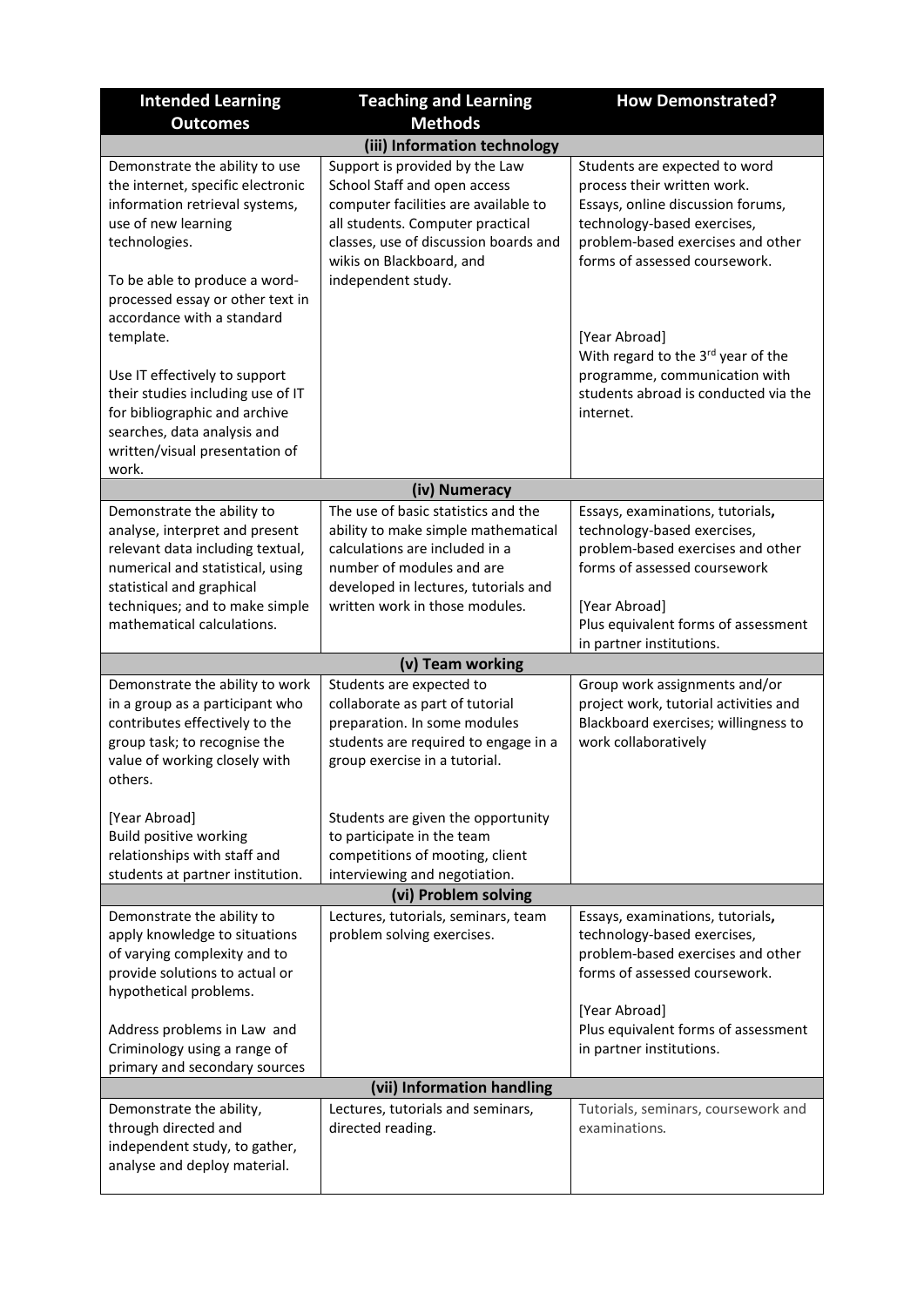| <b>Intended Learning</b>                                                                                                                                                                                                                         | <b>Teaching and Learning</b>                                                                                                                                                            | <b>How Demonstrated?</b>                                                                                                                                                                                                            |  |
|--------------------------------------------------------------------------------------------------------------------------------------------------------------------------------------------------------------------------------------------------|-----------------------------------------------------------------------------------------------------------------------------------------------------------------------------------------|-------------------------------------------------------------------------------------------------------------------------------------------------------------------------------------------------------------------------------------|--|
| <b>Outcomes</b>                                                                                                                                                                                                                                  | <b>Methods</b>                                                                                                                                                                          |                                                                                                                                                                                                                                     |  |
| (viii) Skills for lifelong learning                                                                                                                                                                                                              |                                                                                                                                                                                         |                                                                                                                                                                                                                                     |  |
| Demonstrate the ability to<br>reflect on their learning to<br>acknowledge and correct<br>errors, to identify gaps in own<br>knowledge, and to make                                                                                               | Career advice including on the legal<br>and criminological professions and<br>to postgraduate study.<br>Guidance through seminars,                                                      | The progressive nature of modules<br>from year to year and the<br>corresponding assessment of them<br>of the course as a whole.                                                                                                     |  |
| effective use of feedback.                                                                                                                                                                                                                       | consultations and structured<br>feedback sessions to assist planning                                                                                                                    | Successful completion of assessment<br>for each module studied.                                                                                                                                                                     |  |
| The development of<br>transferable skills.                                                                                                                                                                                                       | for personal and educational<br>development.                                                                                                                                            | Graduate surveys.                                                                                                                                                                                                                   |  |
| The ability to plan and<br>undertake tasks in areas of law<br>and criminology studied.<br>Demonstrate the ability to<br>undertake independent<br>research; to demonstrate the<br>ability to show intellectual                                    | Career development guidance from<br>the School and Department's<br><b>Careers Tutors and structured</b><br>sessions with the Career<br>Development Service.                             | Via the award of the Employability<br>Certificate (Leicester Award),<br>through exercises in classes relating<br>to career planning, volunteering,<br>interview techniques, CV writing,<br>preparing applications and<br>marketing. |  |
| independence through the<br>completion of tasks and the<br>analysing of questions; to<br>demonstrate the capacity for<br>time management; and to<br>demonstrate the capacity for<br>independent study, self-<br>organisation, and self-approval. | Provision of information and<br>guidance on legal and criminological<br>referencing.                                                                                                    | Completion of online Plagiarism<br>Tutorial.                                                                                                                                                                                        |  |
| Demonstrate engagement with<br>own personal and professional<br>development and academic<br>integrity.                                                                                                                                           |                                                                                                                                                                                         |                                                                                                                                                                                                                                     |  |
| [Year Abroad]<br>French, Spanish, German and<br>Italian exchanges: To<br>demonstrate strategies for self-<br>monitoring and continued<br>maintenance and development<br>of skills in a European language.                                        | French, Spanish, German and Italian<br>exchanges: Development of<br>metalinguistic awareness through<br>language classes, tasks designed to<br>expand a foreign language<br>repertoire. | French, Spanish, German and Italian<br>exchanges: Language assignments,<br>ability to self-correct.                                                                                                                                 |  |
| All exchanges: Manage learning<br>in addition to the challenges of<br>living and studying in a foreign<br>country.                                                                                                                               |                                                                                                                                                                                         |                                                                                                                                                                                                                                     |  |

## **10. Progression points:**

Students are required to complete 120 credits of taught modules delivered over two semesters each academic year (a total of 60 credits must be studied in each semester).

The rules governing progression are defined in [Senate Regulation 5:](https://www2.le.ac.uk/offices/sas2/regulations/documents/senatereg5-undergraduates) Regulations governing undergraduate programmes of study. Legal foundation modules must be passed at 40%.

In cases where a student has failed to meet a requirement to progress he or she will be required to withdraw from the programme.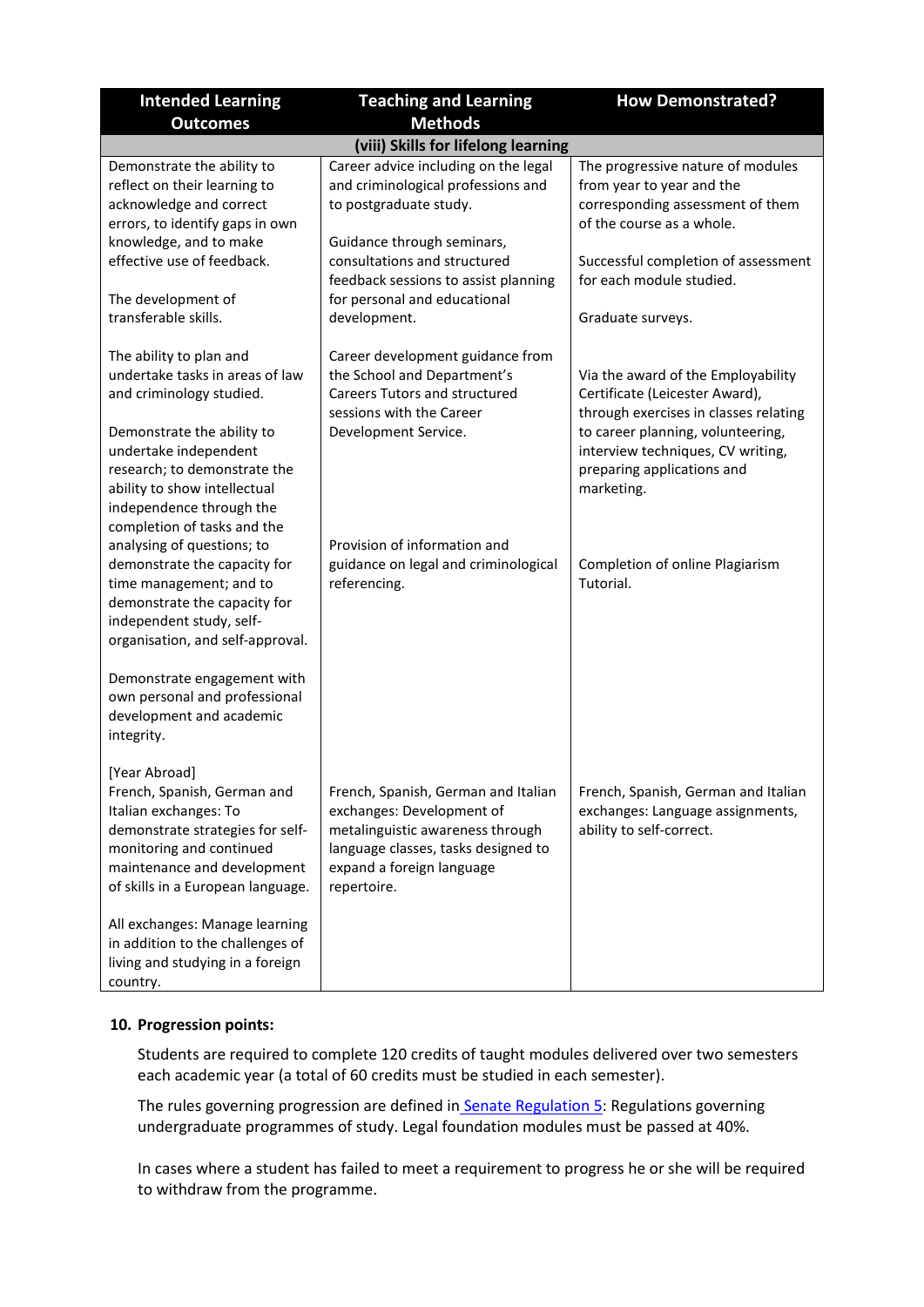# **Application to Transfer to LLB Law with Criminology (with a Year Abroad)**

Students are invited to apply at the end of their first year to transfer to the LLB Law with Criminology with a Year Abroad. Students are selected on the basis of their first year average of 50%\* and above with those obtaining the highest average having priority. In addition, performance is also reviewed, taking into account such indicators as attendance and observation of academic obligations. Absence from tutorials without mitigating circumstances and nonsubmission of required coursework would be examples of poor performance and would result in an application being rejected.

\*please note some partner institutions may require a higher first year average to be achieved.

## **Progression from 2nd year to year abroad**

Students may progress to the year abroad with no more than 30 credits of failed modules in year 2. Good attendance and observation of academic obligations must continue to be maintained throughout year 2. Failure to do so may result in the opportunity to study abroad being withdrawn and the student being transferred back to LLB Law with Criminology or withdrawn from the programme entirely.

For the year abroad year, students are required to complete the equivalent of 60 ECTS if studying at a European partner institution or an equivalent number of credits at one of the International partner institutions as agreed between the Law School and the partner Law School.

In cases where a student has failed to meet a requirement to progress he or she will be required to withdraw from the LLB programme.

## **Progression from year abroad to final year**

Students who have failed up to 20 credits at level 1 and have exhausted all reassessment opportunities for those credits may proceed to their final year of study providing they have passed at least 100 credits at level 2 with a mark of 40% or higher, following any reassessment opportunities as required.

Students at the end of their penultimate level of study who have failed modules which contribute towards the classification of their award, and who have exhausted their re-sit opportunities for these modules, may proceed to the final year of the programme carrying a maximum of 30 credits of failed modules. The Board of Examiners may prevent a student from progressing while carrying failed modules, if those modules are deemed as being essential pre-requisites for final level study. In such cases the student's programme of study shall be terminated.

In addition, for a student to progress to the final year of the LLB Law with Criminology with a Year Abroad programme the following will apply:

- i) Erasmus Exchange: Students are required to attempt approved credits of 60 ECTS as agreed by the Law School. In order to pass the year students must achieve a credit weighted average of 50% for the year, including any resit options as per the partner institution's rules by the August Board of Examiners. If a student fails to achieve a credit weighted average of 50%, the Board will consider whether the student should have to transfer on to LLB Law with Criminology for his/her final year taking into account overall attendance and observation of academic obligations.
- ii) Study Abroad Exchange: Students are required to attempt an academic load equivalent to 120 Leicester credits as agreed by the Law School. In order to pass the year students must achieve a credit weighted average of 50% for the year, including any resit options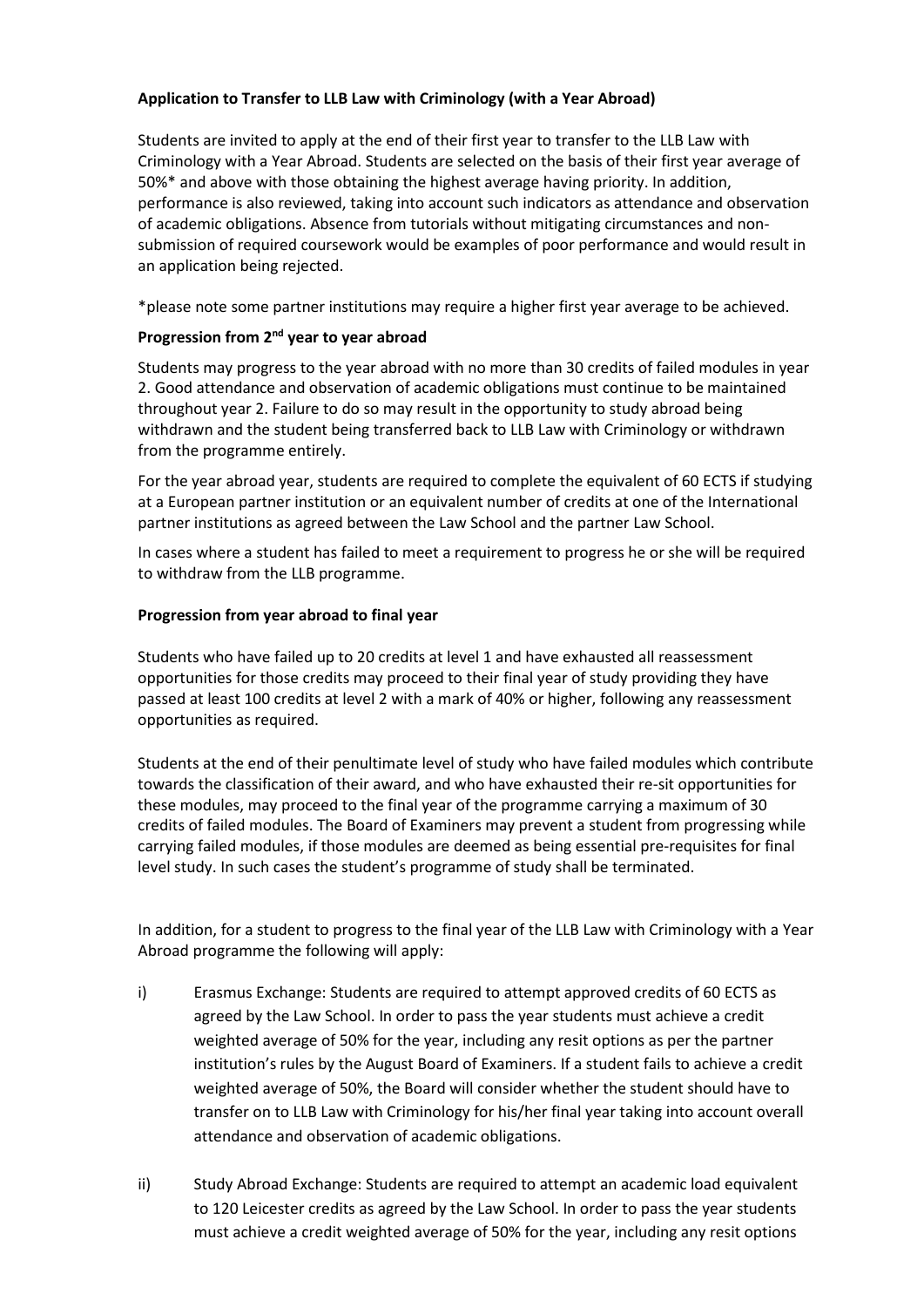as per the partner institution's rules by the August Board of Examiners. If a student fails to achieve a credit weighted average of 50%, the Board will consider whether the student should have to transfer on to the LLB Law with Criminology for his/her final year taking into account overall attendance and observation of academic obligations.

The year abroad does not contribute towards the overall classification, and will therefore be assessed on a pass or fail basis.

#### **Transfers from the degree of LLB Law with Criminology**

Students who have passed first or second year assessments of the LLB Law with Criminology may, on giving notice in writing to the School not later than the beginning of the first semester of the next academic year, transfer to the second or final year of the LLB in Law, as the case may be.

Students transferring to the final year of the LLB in Law shall be credited with the 30 credits obtained in Criminology modules in the second year and these credits will be attributed to the Part 1 Final Examination.

#### **11. Scheme of Assessment**

This programme follows the standard scheme of award and classification set out in Senate [Regulation 5.](https://www2.le.ac.uk/offices/sas2/regulations/documents/senatereg5-undergraduates)

#### **12. Special Features**

Students may apply to transfer to the LLB Law with Criminology (with a Year Abroad) after successful completion of the first year and subsequent successful completion of the second year.

The Year Abroad elements provides for students spending their third year at one of the Law School's partner institutions and then returning to Leicester for their final year.

A sample of partner institutions is below including information on where Criminology modules are offered in addition to Law modules:

Flinders University, Adelaide, Australia (offers both Law & Criminology modules) La Trobe University, Melbourne, Australia (offers both Law & Criminology modules) University of Windsor, Windsor, Canada (offers both Law & Criminology modules) University of Copenhagen, Denmark (offers both Law & Criminology modules) University of Hong Kong (offers both Law & Criminology modules) Roma Tre, Rome, Italy Chuo University, Tokyo, Japan University of Oslo, Norway (offers both Law & Criminology modules) Rhodes University, Grahamstown, South Africa Singapore Management University Stockholm University, Sweden (offers both Law & Criminology modules)

The following partners require ability in the local language:

Jean Moulin University, Lyon, France University of Modena, Modena, Italy Autonoma University, Madrid, Spain Pompeu Fabra University, Barcelona, Spain (offers both Law & Criminology modules)

All the partner universities, including those that teach in English (excluding those in English teaching countries) offer introductory, intermediate and advanced language lessons for incoming exchange students. These courses are credit bearing for the purposes of the year abroad.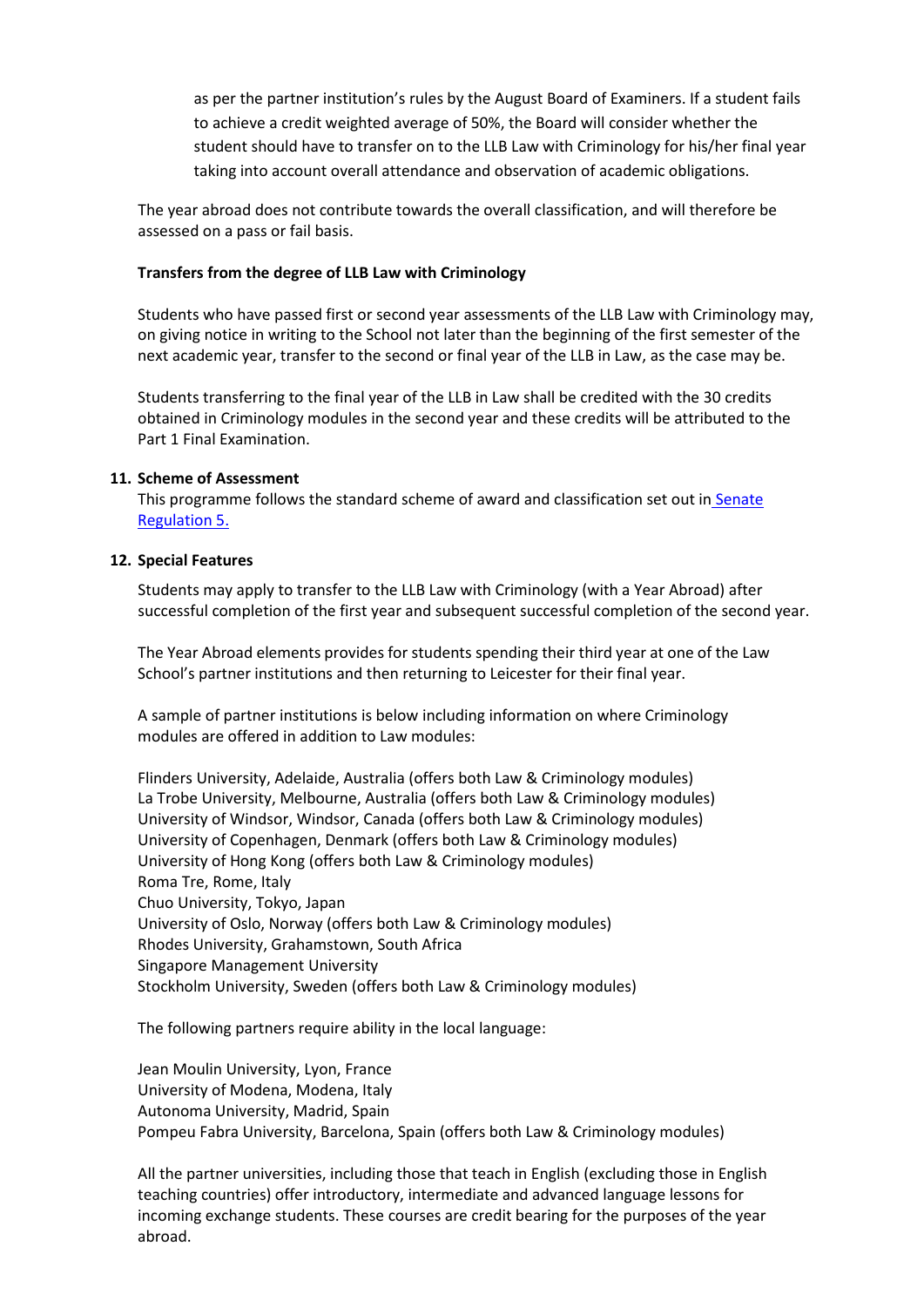Please note that availability at the partner institutions varies each year and places cannot always be guaranteed at the destinations listed.

The exchange programme for European Universities is administered as part of the European Union Erasmus Framework programme.

Students wishing to apply for the LLB Law with Criminology Year Abroad variant must first apply though UCAS for the LLB Law with Criminology degree. Applications to transfer on to the LLB Law with Criminology (with a Year Abroad) degree are made towards the end of the first year. Students are selected on the basis of their first year marks.

## **13. Indications of programme quality**

- Performance in the National Student Survey
- External examiners' reports
- Degree results and career destination statistics
- Annual Development Review reports
- Periodic Development Review reports
- Peer review of teaching and peer review of marking exercises
- Student-Staff Committee feedback
- Module Feedback

## **14. External Examiners**

The details of the Law External Examiner(s) for this programme and the most recent External Examiners' reports can be found [here.](https://exampapers.le.ac.uk/xmlui/handle/123456789/8)

The details of the Criminology External Examiner(s) for this programme and the most recent External Examiners' reports can be foun[d here.](https://exampapers.le.ac.uk/xmlui/handle/123456789/182)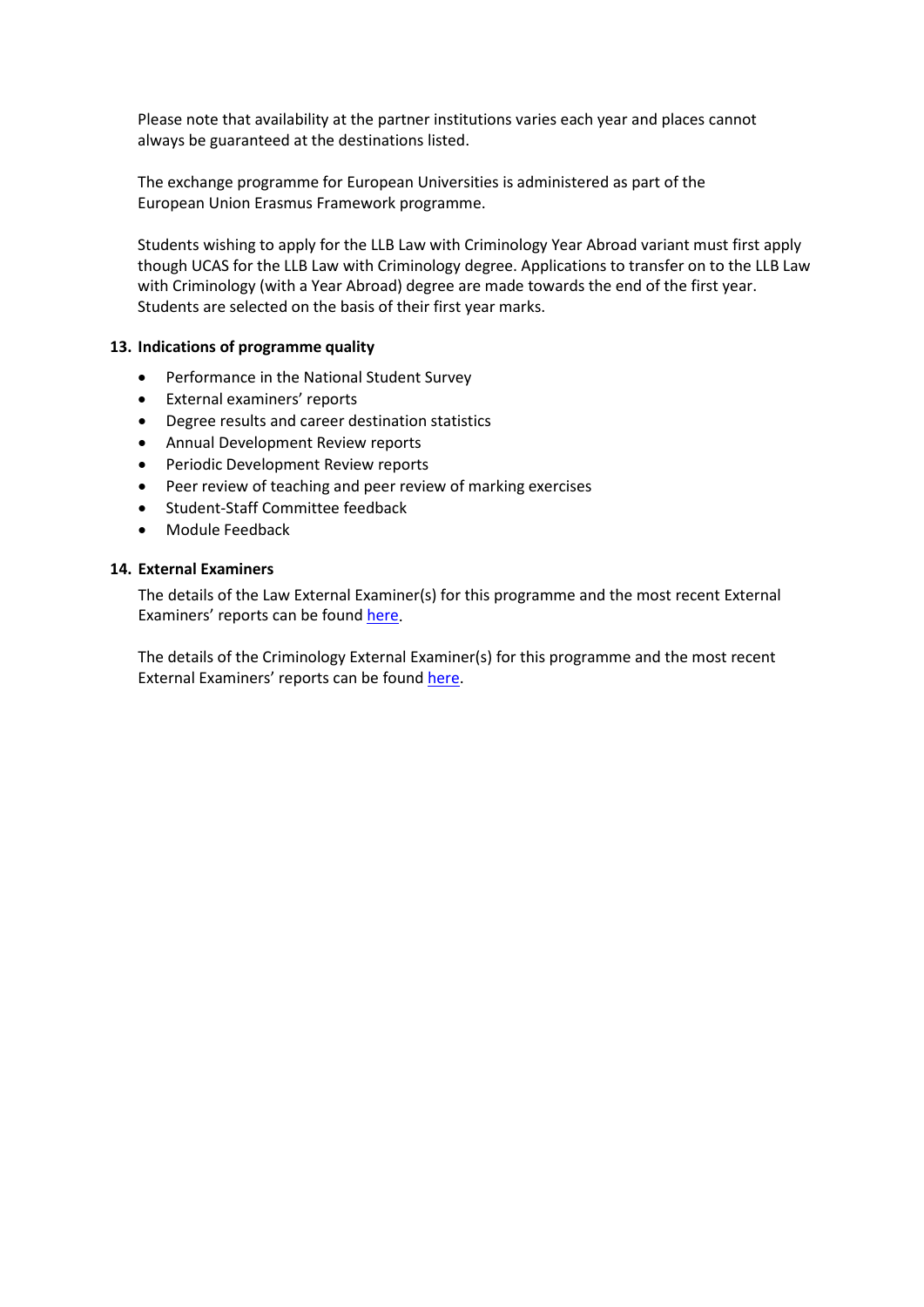#### **LLB LAW WITH CRIMINOLOGY**

## **Appendix 1: Programme structure** (programme regulations)

#### **First Year Modules**

| <b>Year Long Modules</b>      |                                       | <b>Credits</b> |
|-------------------------------|---------------------------------------|----------------|
| LW1120                        | Constitutional and Administrative Law | 30             |
| LW1130                        | Contract Law                          | 30             |
| CR1004                        | Introduction to Criminology           | 30             |
| Semester 1                    |                                       | <b>Credits</b> |
| LW1171                        | Analysing the English Legal System    | 15             |
| Semester 2                    |                                       |                |
| LW1172                        | Law, Justice and Society              | 15             |
| <b>Year Total</b>             |                                       | 120            |
| <b>Second Year Modules</b>    |                                       |                |
| <b>Year Long Core Modules</b> |                                       |                |
| LW2220                        | <b>Criminal Law</b>                   | 30             |
| LW2240                        | EU Law                                | 30             |
| LW2410                        | The Law of Tort                       | 30             |
| CR2008                        | Punishment and Rehabilitation         | 30             |
| <b>Year Total</b>             |                                       | 120            |
| <b>Final Year Modules</b>     |                                       |                |
| <b>Year Long Core Modules</b> |                                       |                |
| LW3370                        | <b>Equity and Trusts</b>              | 30             |
| LW2390                        | Land Law                              | 30             |
| <b>Law Optional Modules</b>   |                                       | 30             |

30 credits of optional modules from the list below

The semester in which each 15 credit module is delivered is set in the Spring Term prior to delivery. If 15 credit options are chosen then one must be selected from each semester. Optional modules: subject to availability.

#### **One Semester Long**

| LW3541 | <b>Advanced Property Law</b>         | 15 |
|--------|--------------------------------------|----|
| LW3182 | Canadian Constitutional Law          | 15 |
| LW3301 | Caring and the Law                   | 15 |
| LW3591 | Criminal Justice 1                   | 15 |
| LW3592 | Criminal Justice 2                   | 15 |
| LW3561 | <b>Commercial Property Law</b>       | 15 |
| LW3571 | <b>Dispute Resolution</b>            | 15 |
| LW3511 | Inheritance Law                      | 15 |
| LW3581 | International Commercial Arbitration | 15 |
| LW3491 | Internet Law                         | 15 |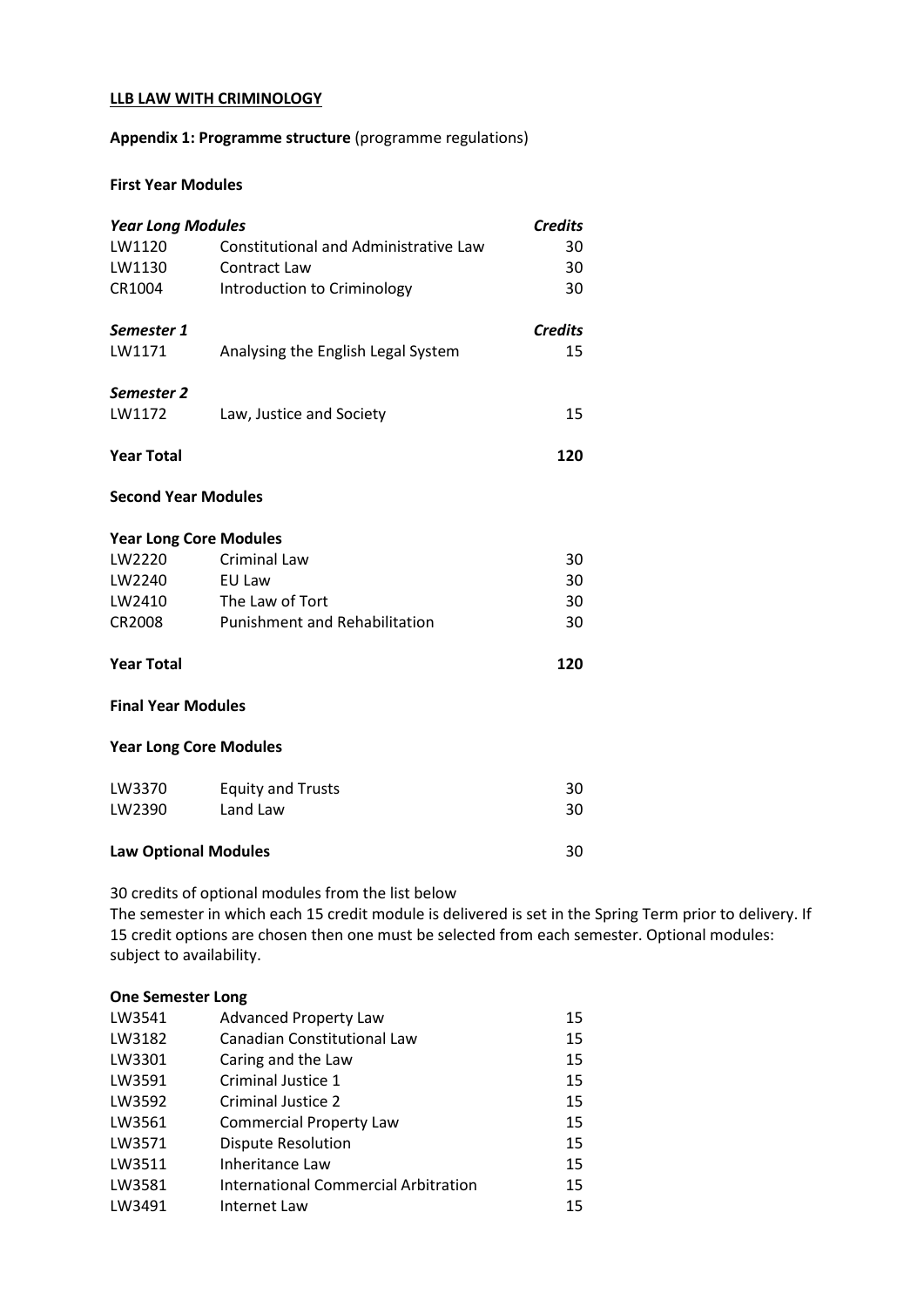| <b>Bioethics</b>                             | 30 |
|----------------------------------------------|----|
| Commercial Law                               | 30 |
| Company Law                                  | 30 |
| Competition Law and Policy                   | 30 |
| <b>Clinical Legal Skills</b>                 | 30 |
| Criminology                                  | 30 |
| Dissertation                                 | 30 |
| <b>Employment Law</b>                        | 30 |
| <b>Family Law</b>                            | 30 |
| Human Rights in the 21 <sup>st</sup> Century | 30 |
| Immigration Law                              | 30 |
| <b>Intellectual Property</b>                 | 30 |
| <b>International Law</b>                     | 30 |
| Jurisprudence                                | 30 |
| Law of Evidence                              | 30 |
| Law and Political Theory                     | 30 |
| Medical Law                                  | 30 |
|                                              |    |

#### **Criminology Optional Modules**

30 credits of optional modules from the list below.

#### **Year Long**

| CR3019            | Criminal Justice and Mental Disorder | 30  |
|-------------------|--------------------------------------|-----|
| CR3020            | Drugs, Crime and Society             | 30  |
| CR3028            | Hate Crime                           | 30  |
| CR3021            | Policing                             | 30  |
| CR3025            | Violence                             | 30  |
|                   |                                      | 120 |
| <b>Year Total</b> |                                      |     |

## **LLB Law with Criminology (with a Year Abroad)**

Students admitted to the LLB Law with Criminology degree may apply at the end of the first year to transfer to the LLB Law with Criminology with a Year Abroad programme..

#### **FIRST, SECOND AND FOURTH YEAR MODULES**

The regulations for the first, second and final year modules are as for the LLB Law with Criminology (above).

## **THIRD Year (Year Abroad)**

Erasmus Exchange: Students are required to attempt approved credits of 60 ECTS as agreed by the Law School. In order to pass the year students must achieve a credit weighted average of 50% for the year, including any resit options as per the partner institution's rules by the August Board of Examiners. If a student fails to achieve a credit weighted average of 50%, the Board will consider whether the student should have to transfer on to the final year of the LLB Law with Criminology taking into account overall attendance and observation of academic obligations.

Study Abroad Exchange: Students are required to attempt an academic load equivalent to 120 Leicester credits as agreed by the Law School. In order to pass the year students must achieve a credit weighted average of 50% for the year, including any resit options as per the partner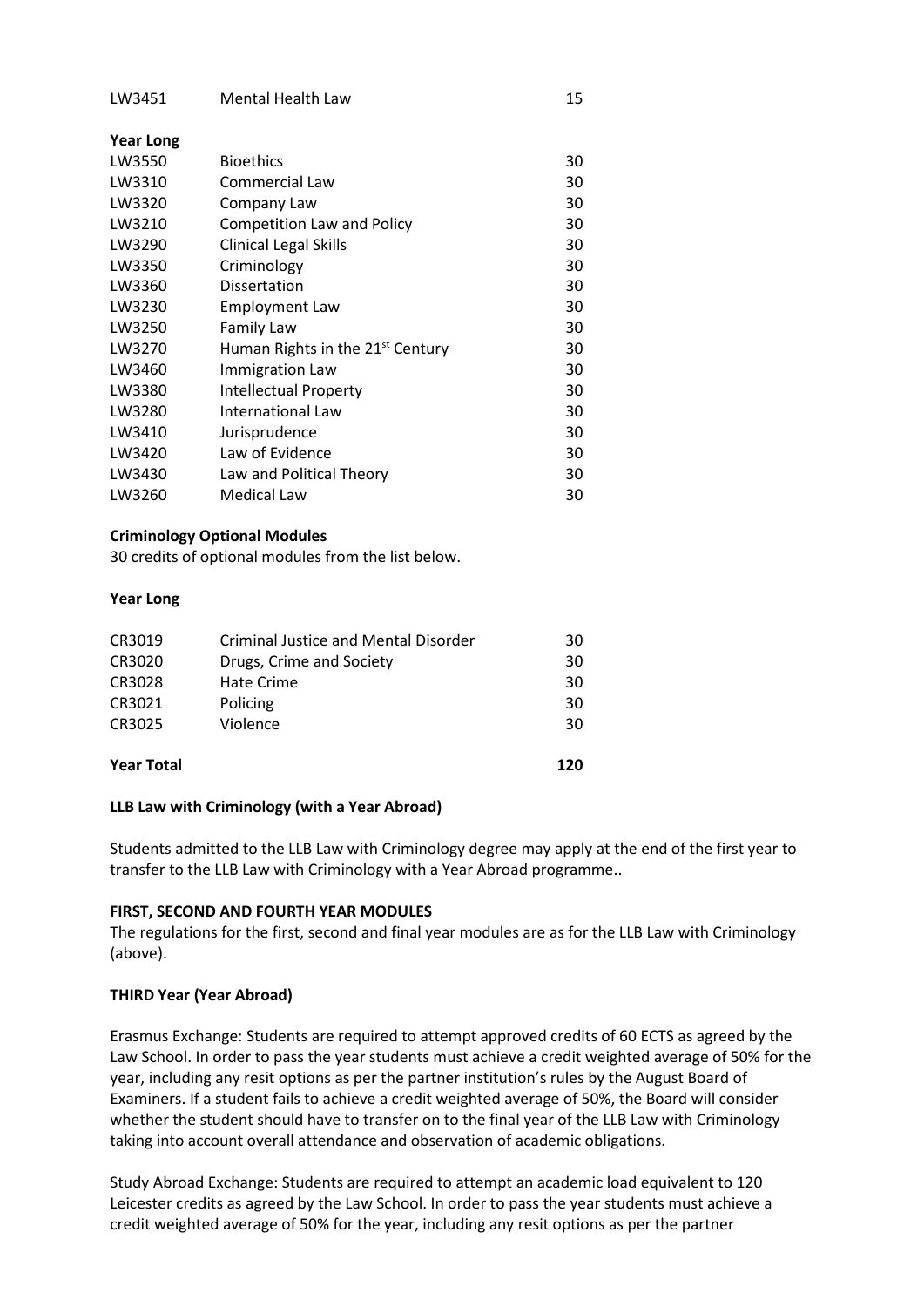institution's rules by the August Board of Examiners. If a student fails to achieve a credit weighted average of 50%, the Board will consider whether the student should have to transfer on to the final year of the LLB Law with Criminology taking into account overall attendance and observation of academic obligations.

# **Appendix 2: Module specifications**

See module specification database <http://www.le.ac.uk/sas/courses/documentation>

**Appendix 3: Skills Matrix**